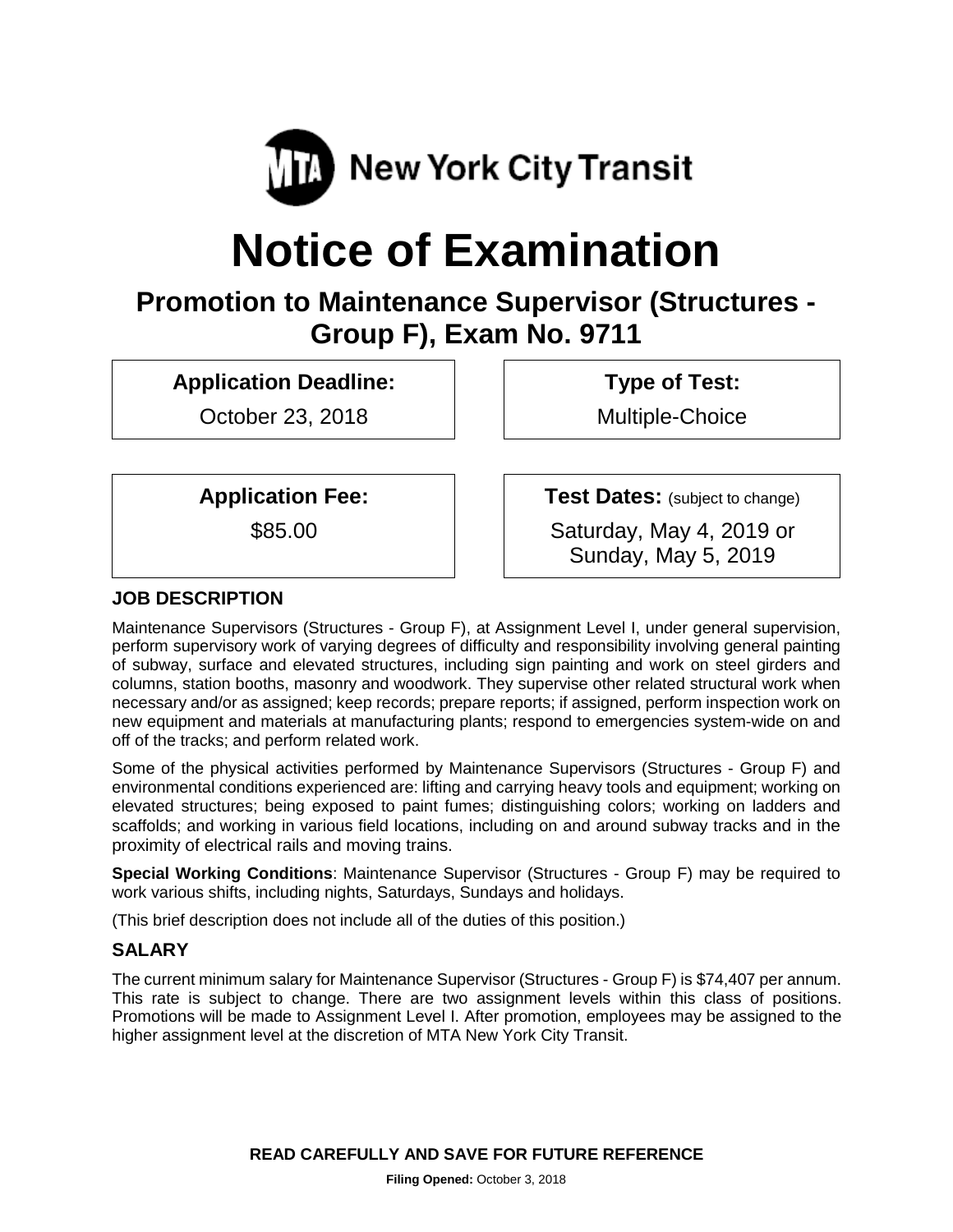#### **ELIGIBILITY TO TAKE EXAMINATION**

This examination is open to each employee of MTA New York City Transit who **on the date of the multiple-choice test:**

- 1. Is permanently (not provisionally) employed in or appears on a Preferred List (see Note, below) for the titles of Structure Maintainer - Group F or Structure Maintainer - Group G; and
- 2. Is not otherwise ineligible.

(Note: A "Preferred List" is a civil service list which is only for certain former permanent incumbents of the eligible title who have rehiring rights.)

This examination is also open to employees who were appointed to an eligible title pursuant to New York State Civil Service Law, section 55-a, and who meet all other eligibility requirements.

You are responsible for determining whether you meet the eligibility requirements for this examination prior to submitting the *Application*. You may be given the test before we verify your eligibility. If you are marked "Not Eligible," your application fee will **not** be refunded and you will not receive a score.

This examination is **not** open to employees of MaBSTOA or MTA Bus Company, or to employees of MTA agencies other than MTA New York City Transit.

#### **REQUIREMENTS TO BE PROMOTED**

**Probationary Period:** At the time of promotion, you must have completed your probationary period in the eligible title as indicated in the above "Eligibility to Take Examination" section, and you must be permanently employed in that title or your name must appear on a Preferred List for the title at the time of promotion. Additionally, you must have served permanently in the eligible title for at least one year. Time served prior to a break in service of more than one year will not be credited.

#### **HOW TO SUBMIT AN APPLICATION AND PAY THE APPLICATION FEE**

If you believe you meet the requirements in the "Eligibility to Take Examination" section, submit an application online by the last day of the application period unless you are requesting a Fee Waiver. Applicants who wish to request a Fee Waiver should refer to the "How to Submit an Application When Requesting a Fee Waiver" section below.

**Application Fee:** This fee is generally not refundable. Under special circumstances, you may be entitled to a refund. You should refer to the Department of Citywide Administrative Services ("DCAS") Exam Regulations to determine if you are entitled to a refund prior to requesting a refund. You can refer to the bottom of the last page of the Notice of Examination for instructions on how to obtain a copy of the DCAS Exam Regulations.

#### **Online Applications:**

- 1. Apply using the "BSC" employee portal at [www.mymta.info](http://www.mymta.info/) by the last day of the *Application*  period.
- 2. You must pay the *Application* fee via payroll deduction. Applicants who request a fee waiver must apply by mail.
- 3. You will be sent a confirmation number after you complete your *Application* and pay the application fee.

Save your confirmation numbers for future references and proof of filing an *Application.*

Computers with internet access are available on a limited basis at branches of the New York Public Library, the Brooklyn Public Library and the Queens Library to patrons with a valid library card.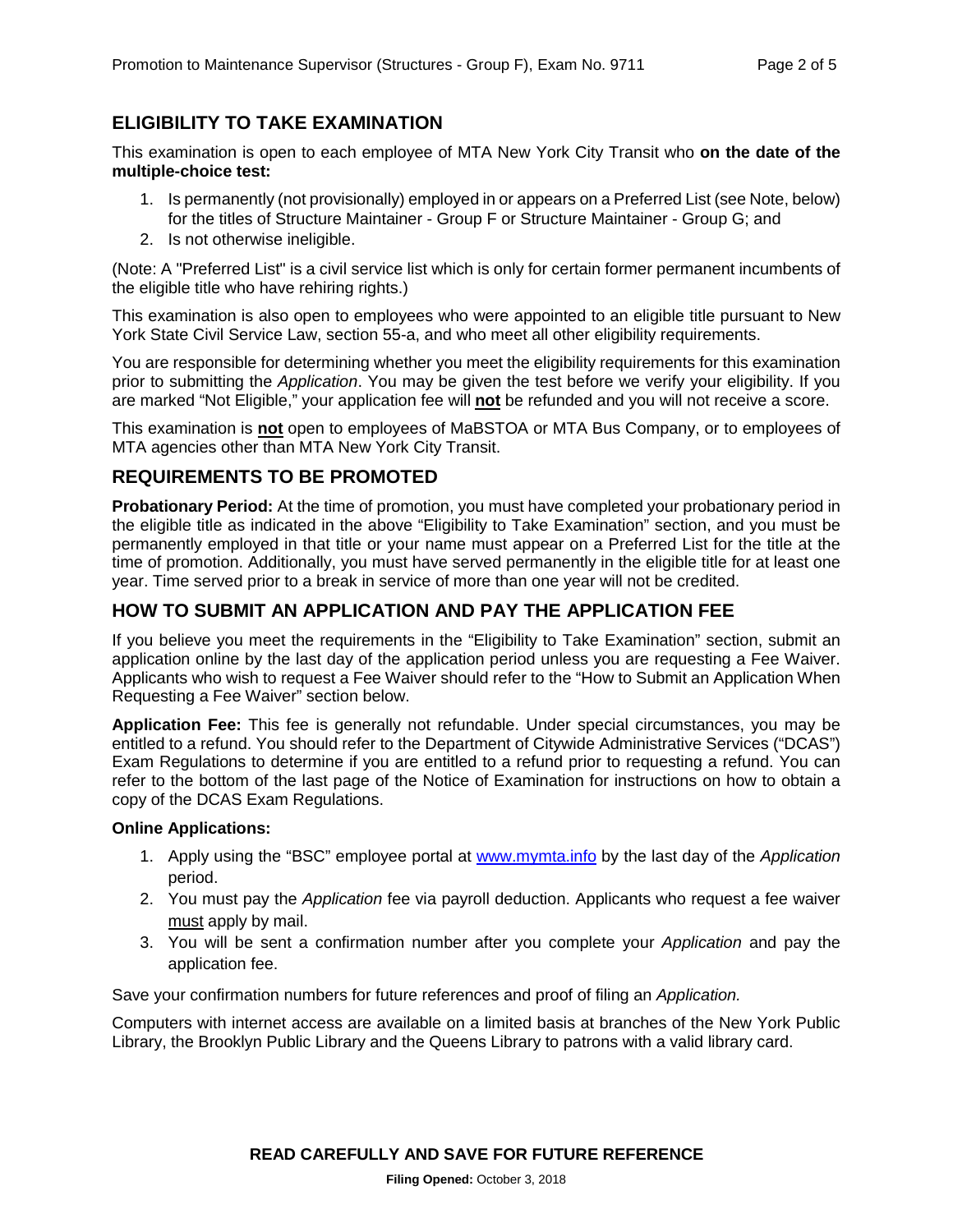#### **HOW TO SUBMIT AN APPLICATION WHEN REQUESTING A FEE WAIVER**

Applicants who wish to request a Fee Waiver must obtain an *Application* in person at the MTA Exam Information Center as indicated below and must submit the *Application* by mail to the address in the Correspondence section below **by the last day of the application period**.

MTA New York City Transit will not accept applications in person. Additional information on requesting an application fee waiver is available with the *Application*.

**MTA Exam Information Center**: Open Monday through Friday, from 9 AM to 3 PM, in the lobby at 180 Livingston Street, Brooklyn, New York. Directions: take the A, C, F, or R trains to the Jay Street-Metro Tech Station, or the 2, 3, or G train to the Hoyt Street Station.

#### **ADMISSION LETTER**

An *Admission Letter* will be mailed to you about 10 days before the first date of the multiple-choice test. If you do not receive an *Admission Letter* at least 4 days before this date, you may obtain a duplicate letter at the MTA Exam Information Center (as indicated above). A paper copy of the *Admission Letter* is your ticket for admission to the test.

Employees **must** keep their official mailing address **up to date.** Only the address on file with the MTA Business Service Center will be used to mail correspondence, including the *Admission Letter.*

#### **THE TEST**

You will be given a competitive multiple-choice test. A score of at least 70% is required to pass the multiple-choice test. Your score on this test will determine 85% of your final score. Your seniority will determine the remaining 15%. You must pass the multiple-choice test to have your seniority credited. Your seniority score will be 70 plus  $\frac{1}{2}$  point for each three months of completed, permanent continuous service with an agency under the jurisdiction of the Commissioner, Department of Citywide Administrative Services in competitive titles. Your service will be credited through the date of the multiple-choice test, up to a maximum of 15 years. Time served prior to a break in service of more than one year will not be credited.

Veterans' or Disabled Veterans' Credit will be granted only to eligible passing candidates who request that they be applied. Veterans' or Disabled Veterans' Credit should be requested at the time of application, but **must** be requested before the date the eligible list is established. Claims for Veterans' or Disabled Veterans' Credit cannot be made once the eligible list is established.

The multiple-choice test may include questions on: painting; sign painting; principles of supervision; assigning, reviewing, and evaluating the work of subordinates; proper record keeping and report writing procedures; estimating costs of labor and materials; proper safety procedures and precautions; MTA New York City Transit flagging rules; making appropriate measurements and computations; reading and interpreting drawings, sketches and specifications; and other related areas.

#### **TEST ADMINISTRATION GUIDELINES**

**Warning:** You are not permitted to enter the test site with cellular phones, smart watches, beepers, pagers, cameras, portable media players, or other electronic devices. Calculators are permitted; however they must be hand-held, battery or solar-powered, numeric only. Calculators with functions other than addition, subtraction, multiplication and division are prohibited. Electronic devices with an alphabetic keyboard, word processing, or data recording capabilities, such as planners, organizers, etc., are prohibited. If you use any of these devices in the building at any time before, during, or after the test, you may **not** receive your test results, your test score may be nullified, and your application fee will **not** be refunded.

(Continued)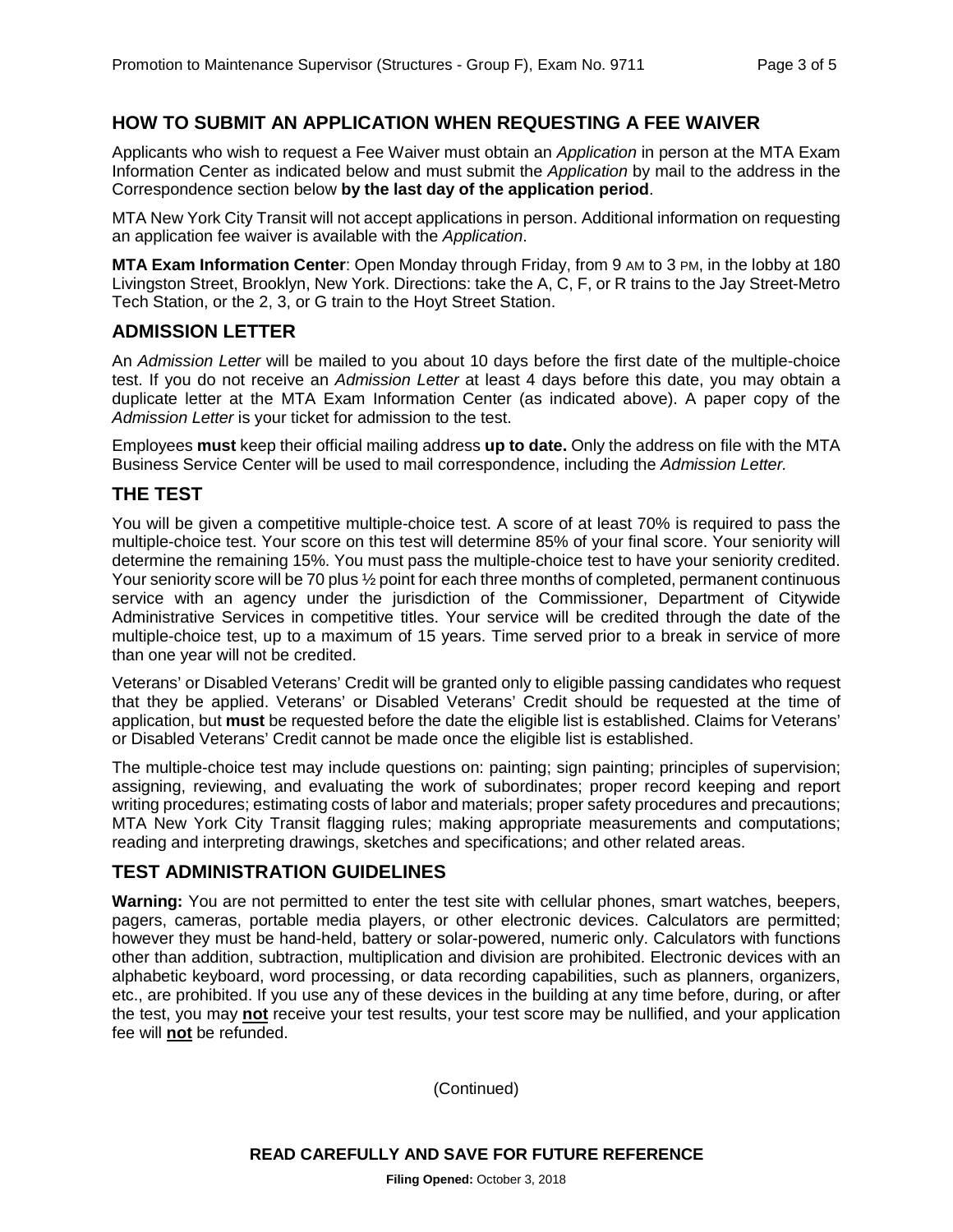## **TEST ADMINISTRATION GUIDELINES** (Continued)

You may not have any other person, including children, present with you while you are being processed for or taking the test, and no one may wait for you inside of the test site while you are taking the test.

**Leaving:** You must leave the test site once you finish the test. If you leave the test site after being fingerprinted but before finishing the test, you will not be permitted to re-enter. If you disregard this instruction and re-enter the test site, you may not receive your test results, your test score may be nullified, and your application fee will not be refunded

**Proof of Identity**: You must present your MTA New York City Transit employee ID when you arrive to take the test.

#### **THE TEST RESULTS**

If you pass the multiple-choice test and are marked eligible, your name will be placed in final score order on an eligible list and you will be given a list number. You will be notified by mail of your test results. If you meet all requirements and conditions, you will be considered for promotion when your name is reached on the eligible list.

#### **SPECIAL ARRANGEMENTS**

**Late Filing:** Consult with **your department's Human Resources representative** to determine the procedure for filing a late *Application* if you meet one of the following conditions:

- 1. You are absent from work for at least one-half of the application period and are unable to apply for reasons such as vacation, sick leave or military duty; or
- 2. You become eligible after the above application period, but on or before the first day of the multiple-choice test.

**Make-Up Test:** You may apply for a make-up test if you cannot take the test on the scheduled test date for any of the following reasons:

- 1. Compulsory attendance before a public body;
- 2. On-the-job injury or illness caused by municipal employment where you are an officer or employee of the City;
- 3. Absence from the test within one week after the death of a spouse, domestic partner, parent, sibling, child or child of a domestic partner;
- 4. Absence due to ordered military duty;
- 5. A clear error for which MTA New York City Transit is responsible; or
- 6. A temporary disability, pregnancy-related, or child-birth-related condition preventing you from taking the test.

To request a make-up test, mail your request with your documentation of special circumstances to the address found in the "Correspondence Section" below within 60 days of your scheduled test date or make the request within 60 days of restoration to your position after performing ordered military duty.

**Special Test Accommodations:** If you plan to request special testing accommodations due to disability or an alternate test date due to your religious belief, follow the instructions included with your *Application* and mail your request to the address found in the "Correspondence" section below no later than 30 days prior to the scheduled test date.

(Continued)